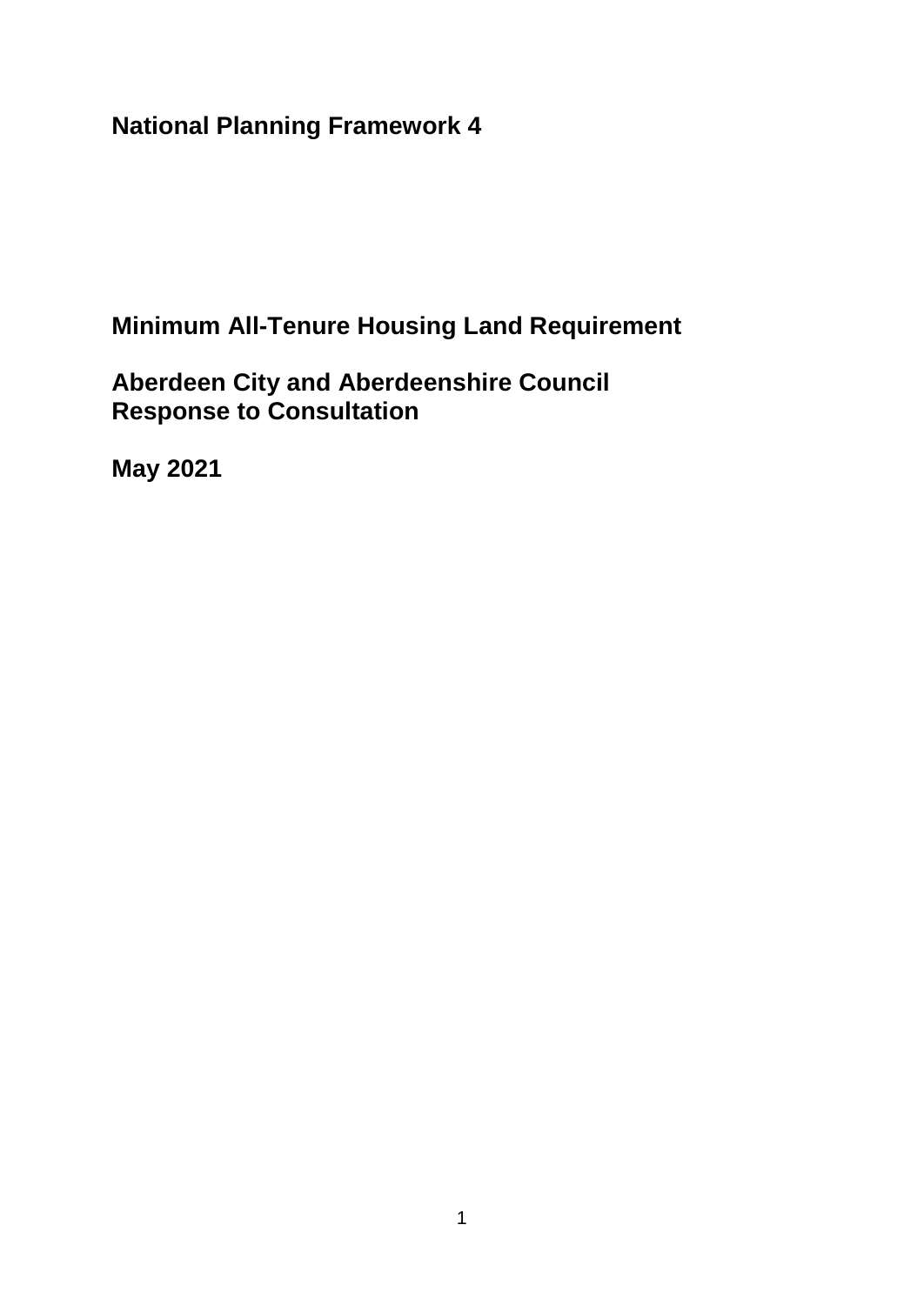# **PART 1 – Household Projections (Newly-Forming Households)**

Aberdeen City and Aberdeenshire Councils Housing Market Partnership support the use of the NRS 2018 based household projections and the HNDA tool methodology. This is consistent with the approach we have taken to setting housing land requirements in Strategic Development Plans in the past.

However, we suggest that the **high migration variant projection** rather than the principal projection should be used. The reasons for this are as follows:

## **1. Migration**

Aberdeen City and Aberdeenshire have for many years experienced positive net migration. The sharp drop in oil price from 2014 resulted in a few years of negative net migration which in turn contributed to the much lower 2018 based population and household projections. We believe the change to negative net migration was a short term reaction rather than the beginning a longer term trend. This view is supported by the 2019 migration figures<sup>1</sup> which show positive net migration for Aberdeen City and a smaller negative for Aberdeenshire (Figure 1).



If the principal projection is used there is a risk of under-estimating future growth by projecting forward from an unusual point in time. Use of the high migration projection would provide greater confidence that any increase in need and demand could be accommodated.

1

<sup>1</sup> [NRS Total Migration to or from Scotland April 2020](https://www.nrscotland.gov.uk/statistics-and-data/statistics/statistics-by-theme/migration/migration-statistics/migration-flows/total-migration-to-or-from-scotland)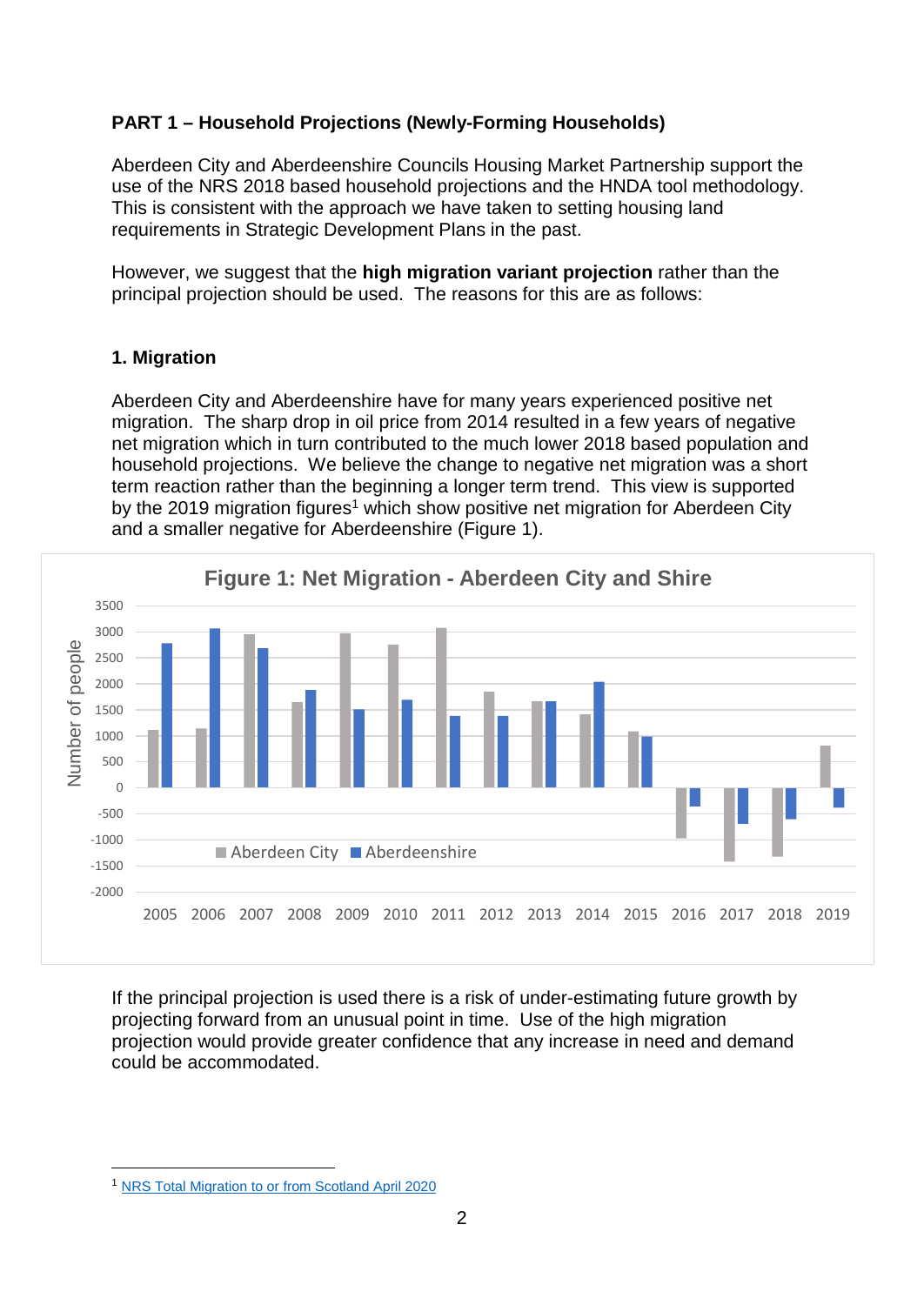## **2. Completions**

Use of the principal projection results in an MATHLR which is very low relative to historic completions. The proposed minimum MATHLR figure for the City Region of 11,300 is just 57% of the 19,866 units completed over the last 10 years. There is certainly an argument that completions may not be maintained at quite this level in the future given population trends, local economic circumstances, and the possible impacts of Covid and Brexit. However, it seems unlikely that the rate would be almost half of what it has been previously.

Figure 2 shows annual completions<sup>2</sup> for both authorities and compares this with the combined annual proposed NPF4 MATHLR using the principal or high migration projection. It is clear that using the principal projection results in an annual build rate for Aberdeen City and Shire which is well below that which has been previously delivered on a consistent basis. In fact, each authority individually has had annual completions higher than this. While the high migration projection gives an MATHLR which is still below historic completions, it looks more reasonable as a minimum when historic levels of delivery are taken into consideration.



## **3. Split between Aberdeen City/ Aberdeenshire**

The spatial strategy of both the current and the previous Strategic Development Plans has evenly split the Housing Land Requirement between Aberdeen City and Aberdeenshire. This is in recognition of the fact that the both authorities share the

1

<sup>2</sup> [Aberdeen City and Aberdeenshire Housing Land Audit 2020](https://www.aberdeenshire.gov.uk/council-and-democracy/statistics/housing-market/#hla)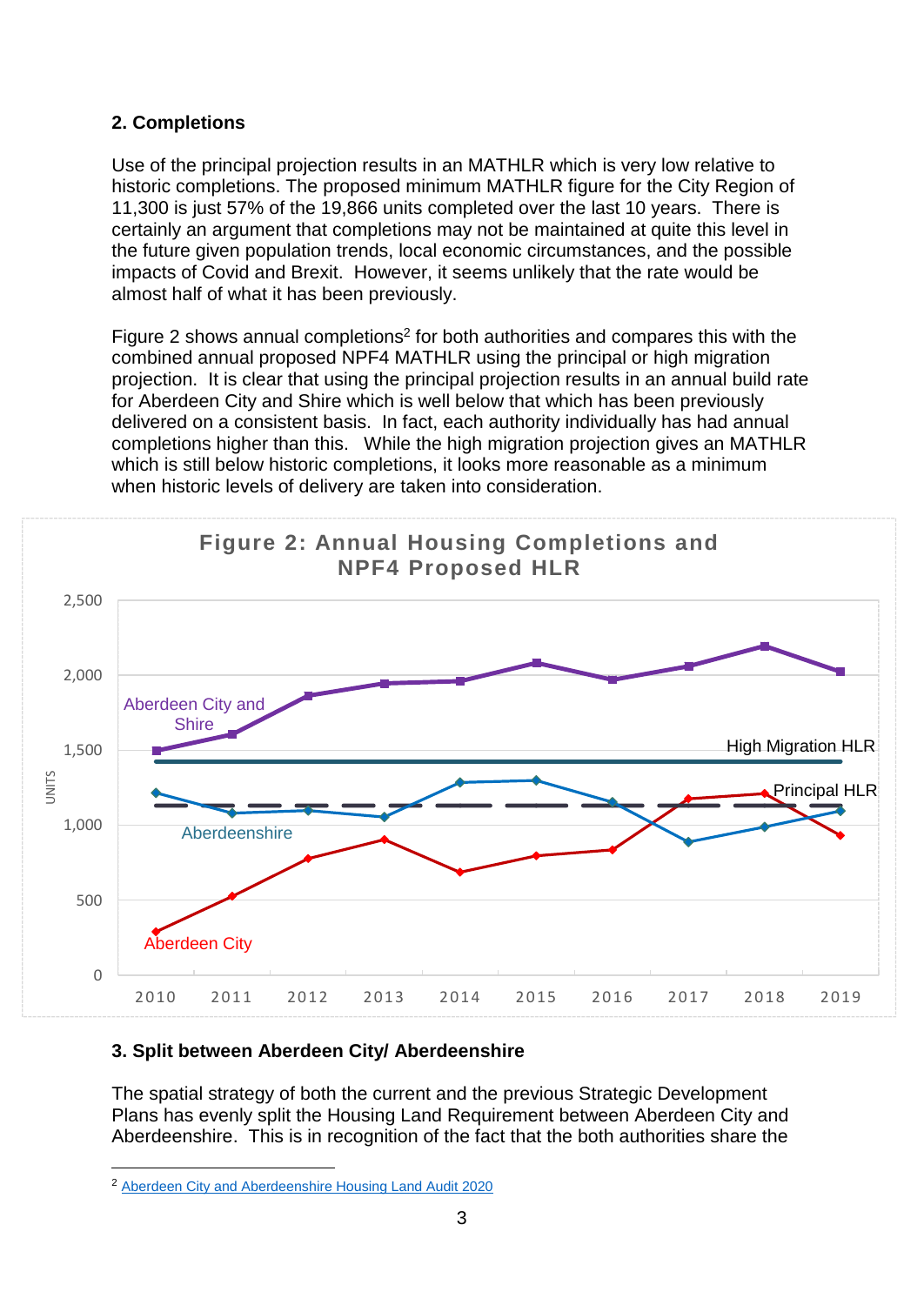City Region's aspirations for growth, have a similar number of households, and although Aberdeenshire is much larger geographically, housing need and demand is concentrated in the areas closer to Aberdeen City (the Aberdeen Housing Market Area). In the more peripheral rural areas, demand is limited and currently almost one third of the total land supply in the Rural HMA is affected by marketability constraints.

A higher MATHLR for this area would not result in increased delivery, rather it would oversaturate the market and lead to an increase in the constrained supply.

| Table 1: Principle Projections compared to High Migration |                                                |                                 |                                                               |
|-----------------------------------------------------------|------------------------------------------------|---------------------------------|---------------------------------------------------------------|
|                                                           | <b>Draft NPF4</b><br>(Principal<br>Projection) | <b>High</b><br><b>Migration</b> | <b>High Migration and</b><br>Aberdeenshire 25%<br>flexibility |
| <b>City</b>                                               | 4,750                                          | 7,000                           | 7,000                                                         |
| <b>Shire</b>                                              | 6,500                                          | 7,550                           | 7,250                                                         |
| <b>Both</b>                                               | 11,250                                         | 14,550                          | 14,250                                                        |
| <b>Split</b><br><b>City/Shire</b>                         | 42%/58%                                        | 48%/52%                         | 49%/51%                                                       |

Using the high migration projection has the effect of increasing the MATHLR in Aberdeen City more than in Aberdeenshire which brings the even split closer to that which has been historically agreed by both authorities. This is in line with the established and delivering spatial strategy and therefore gives greater confidence in terms of ongoing delivery of housing to meet the requirement.

## **Additional Commentary**

While we support the principle of setting out the minimum MATHLR in NPF4, we note that these draft figures are being consulted on in the absence of a confirmed methodology for measuring land supply to meet these requirements. The NPF4 autumn Position Paper indicated that there would be a move away from a focus on maintaining a 5 year effective land supply towards actually delivering housing.

However it is not yet clear how that will be achieved or how the attrition in the overall quantity of land as sites are built out over the life of LDPs will be accounted for. Our support for the draft figures is therefore predicated on the final version being accompanied by a robust methodology for measuring the extent of the land supply which does not undermine the ability of local authorities to focus their approach on delivery.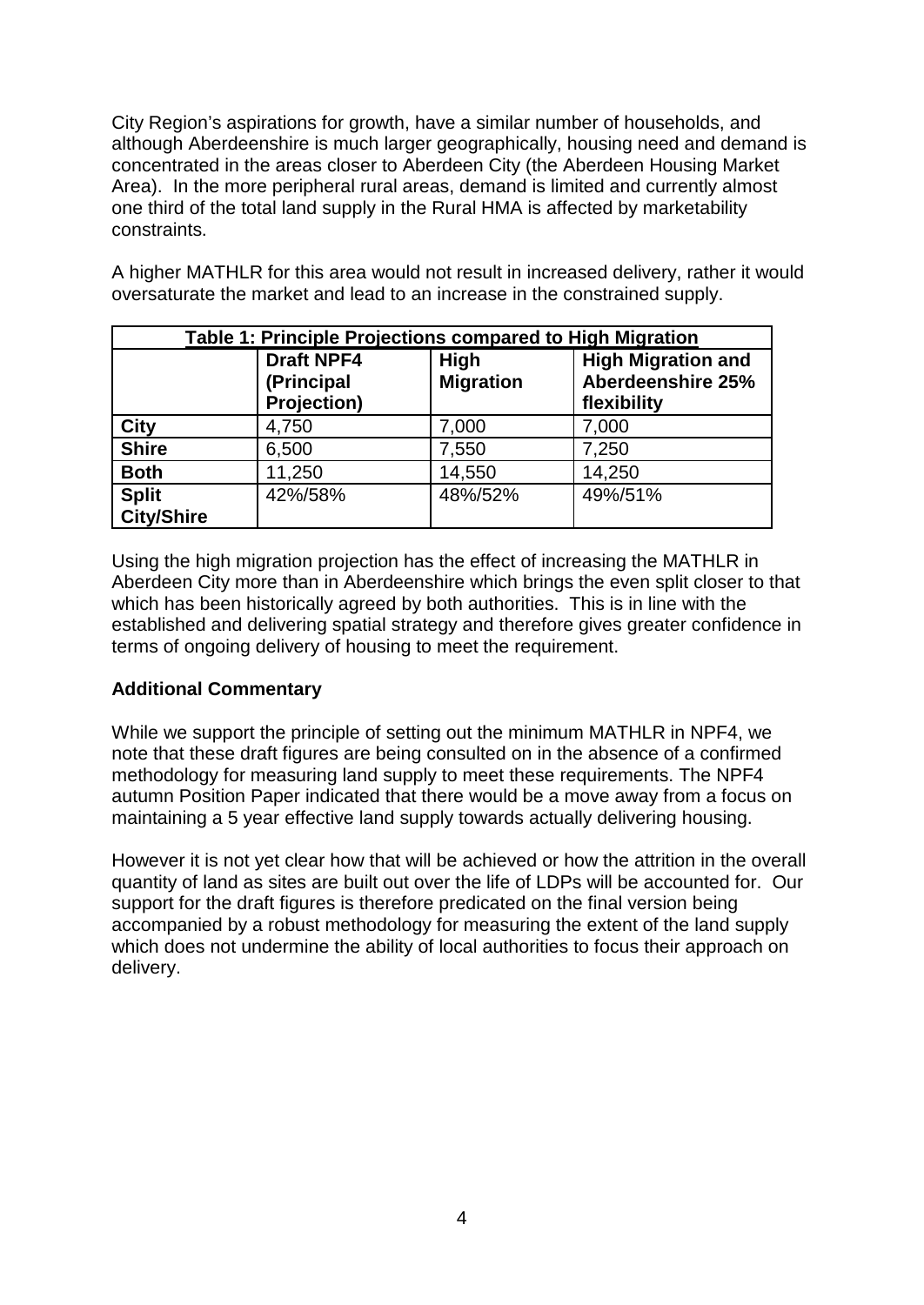# **PART 2 – Existing Housing Need**

The Aberdeen City and Shire Housing Market Partnership understands that the MATHLR for the City Region totals as 11,219 as set out in the table below.

| <b>Table 2: Housing Estimates and MATHLR</b>         |                                               |                                                  |                                                                                                                                    |                                                                                         |
|------------------------------------------------------|-----------------------------------------------|--------------------------------------------------|------------------------------------------------------------------------------------------------------------------------------------|-----------------------------------------------------------------------------------------|
|                                                      | Newly-<br><b>Forming</b><br><b>Households</b> | <b>Existing</b><br><b>Housing</b><br><b>Need</b> | <b>Housing</b><br><b>Estimate -</b><br><b>Existing</b><br><b>Housing Need</b><br>plus Newly<br><b>Forming</b><br><b>Households</b> | <b>Minimum</b><br><b>All Tenure</b><br><b>Housing</b><br>Land<br><b>Requireme</b><br>nt |
| Aberdeen City                                        | 3323                                          | 479                                              | 3,802                                                                                                                              | 4753                                                                                    |
| Aberdeenshire                                        | 4759                                          | 395                                              | 5154                                                                                                                               | 6466                                                                                    |
| <b>Aberdeen City and</b><br><b>Shire City Region</b> | 7902                                          | 874                                              | 8,956                                                                                                                              | 11,219                                                                                  |

It is our understanding that the MATHLR sets what was previously referred to as 'backlog' need as; households in temporary accommodation, and concealed and overcrowded households (as per Census 2011 and augmented by Scottish Household Statistics estimates). While it is understood that this MATHLR is a similar but discrete process to a full Housing Need and Demand Assessment it merits consideration as to whether the broader demand for housing is sufficiently addressed through the minimum outputs.

The MATHLR sets out need, through a formulaic process, which considers newly forming households on a projected basis, existing housing need at a fixed point in time and then adjusts with additional flexibility to ensure an ongoing provision of housing land.

We would consider that the resulting level of need for a long-term strategy document may be skewed. While newly forming households have been considered over the period of the anticipated approval of the NPF4 this is not the case for existing immediate need. Existing need is perhaps not so much a backlog consideration but an ongoing consideration. As successful as current and future policies are, or may be, there will always be those who are homeless, in temporary accommodation or their need is concealed in overcrowded homes. It is not a fixed number at one point in time and will fluctuate over the NPF's period.

This is an ongoing challenge and it is difficult to determine if the newly forming households contained within the MATHLR adequately provisions for future homelessness or overcrowding.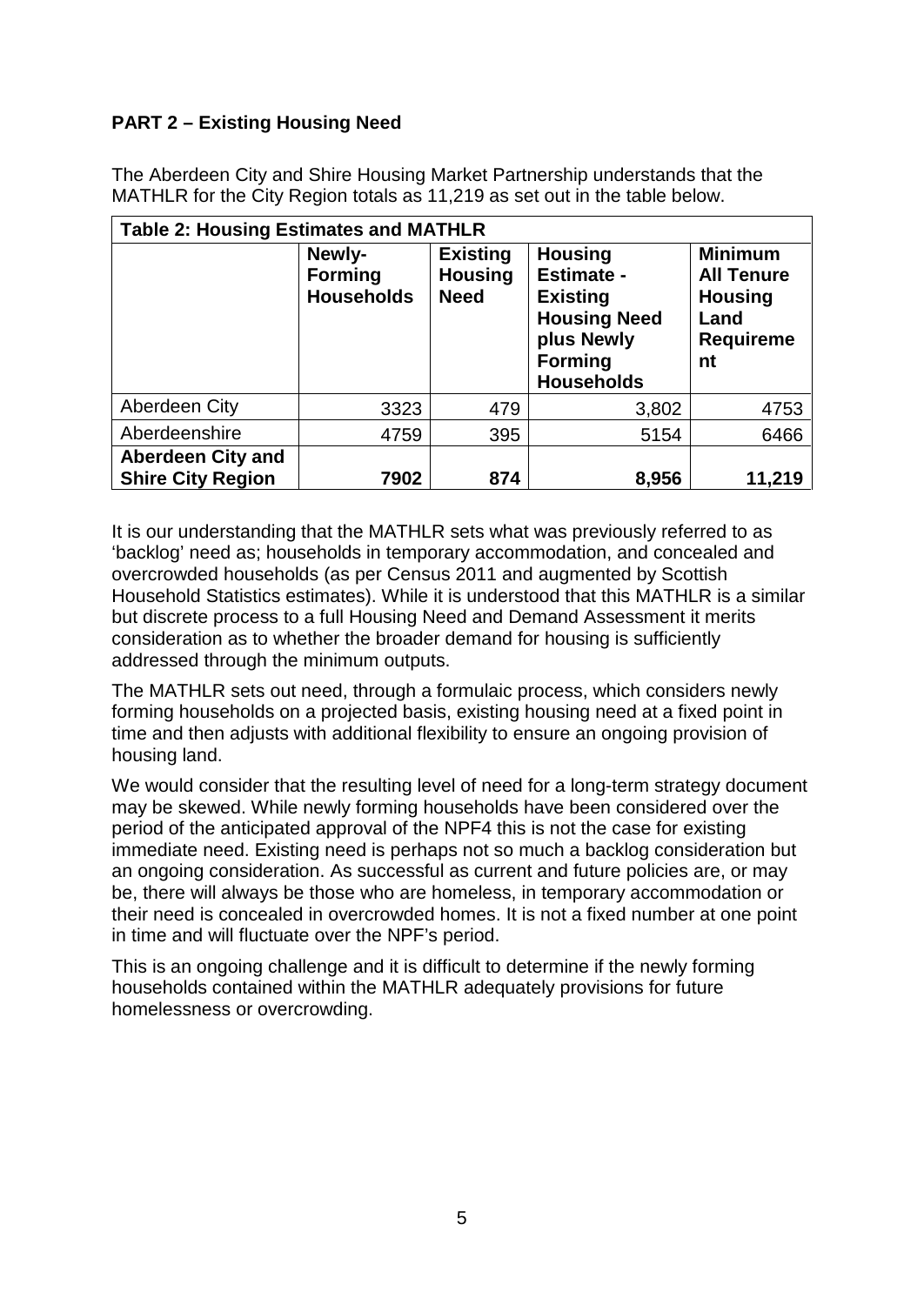Additionally, while the MATHLR has factored the above into the final minimum requirements there is an ongoing need for housing stock which sits outside this. The housing waiting lists for both Aberdeen City Council and Aberdeenshire Council indicate that the demand for local authority affordable housing remains high.

| <b>Table 3: Local Authority Housing Waiting Lists</b> |       |       |       |       |       |
|-------------------------------------------------------|-------|-------|-------|-------|-------|
| Year                                                  | 16/17 | 17/18 | 18/19 | 19/20 | 20/21 |
| Aberdeenshire                                         | 8,573 | 7,266 | 6,548 | 6,241 | 6,338 |
| <b>Aberdeen City</b>                                  | 6,631 | 6,236 | 6,240 | 6,110 | 5,806 |

The minimum target identified for Aberdeenshire is barely above the Local Authority housing waiting list for Aberdeenshire. The minimum target for Aberdeen City is below that of the current housing waiting list. There is, in addition to this, market housing need.

Given the high proportion of need evidenced in the housing lists and the outputs of the MATHLR Aberdeen City Council and Aberdeenshire Council share concerns that future and ongoing need for both affordable and market housing would not be met.

The Scottish Government's *Housing 2040* aspires that all new homes delivered by Local Authorities will need to be carbon neutral by 2026. Aberdeen City and Shire agree that such changes are necessary if Scotland is to meet its ambition to reach net zero by 2040. While authorities will focus on achieving the delivery of carbon neutral housing stock there will also be a parallel process whereby existing stock will over time need to be brought up to the same standards. And where this is not possible it will need to be replaced. As such the MATHLR may not cumulatively cover the delivery of homes for future projected need, the upgrade and replacement of existing stock (which may be temporarily out of use) and the need for demolitions. Any regeneration project will require to meet the need of current occupiers and future need.

Aberdeen City and Aberdeenshire Councils both have ambitious Strategic Housing Investment Plans which are in the process of delivery. These SHIPs aim to address the need for affordable housing across the City Region. It is acknowledged that there are, like many local authorities, a substantial component of affordable homes delivered by private developers. There are limitations within the current Scottish Planning Policy 2020 for affordable housing requirements and issues relating to the viability of delivery for market housing must also be taken on board. Officers for Aberdeen City and Aberdeenshire have used the CHMA's HNDA 2020 tool Version 4.0 and have noted the imbalance between market and affordable need which is close to 25%/75% in favour of affordable need when using the City Region option of the tool. Delivery of such a high level of proportional need of affordable housing with the current tool and the MATHLR's minimum targets would be challenging.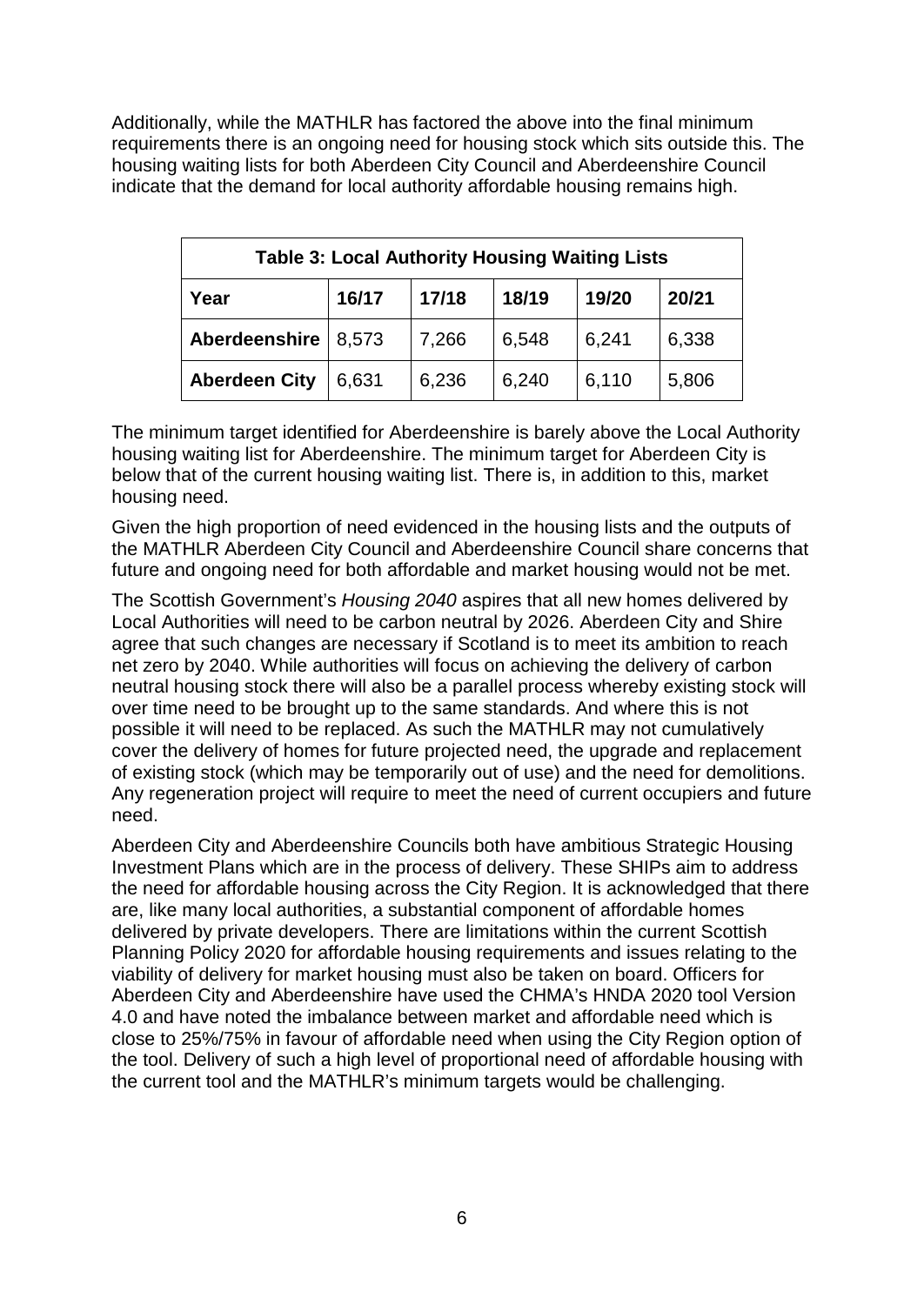## **PART 3 – Flexibility Allowance**

We do not agree with the classification of the whole of Aberdeenshire as 'rural' and suggest the flexibility should be set at 25% not 30%. The reasons for this are:

- Aberdeenshire is more similar in character to other City Region authorities like Fife or the Lothians which are classed as 'urban' for the purposes of calculating the MATHHLR. It has a clearly defined commuter driven housing market area determined by proximity to Aberdeen City, and the towns within it have primarily urban or suburban rather than rural characteristics.
- Aberdeenshire's overall population density is skewed downwards by the area which lies within the Cairngorms National Park. The CNP accounts for nearly 25% of Aberdeenshire's total area and is very rural compared with Aberdeenshire as a whole (just 2 people per square kilometre compared with 53 for Aberdeenshire if the CNP is excluded). Step 6 of the Method paper makes it clear that the MATHLR is set for local authority areas outwith the parks therefore the CNP area should also be discounted when considering the type of area Aberdeenshire is.
- The [2020 Proposed Aberdeenshire LDP](https://abdnshire.maps.arcgis.com/apps/MapJournal/index.html?appid=0b6df3fd06024c798c89138dce7a6a7e) has adopted the Scottish Government's 6-fold Urban/Rural Classification to identify 'accessible' and 'remote' areas for the application of land use policies. The map extract below shows that the majority of Aberdeenshire is classed as accessible rather than remote.

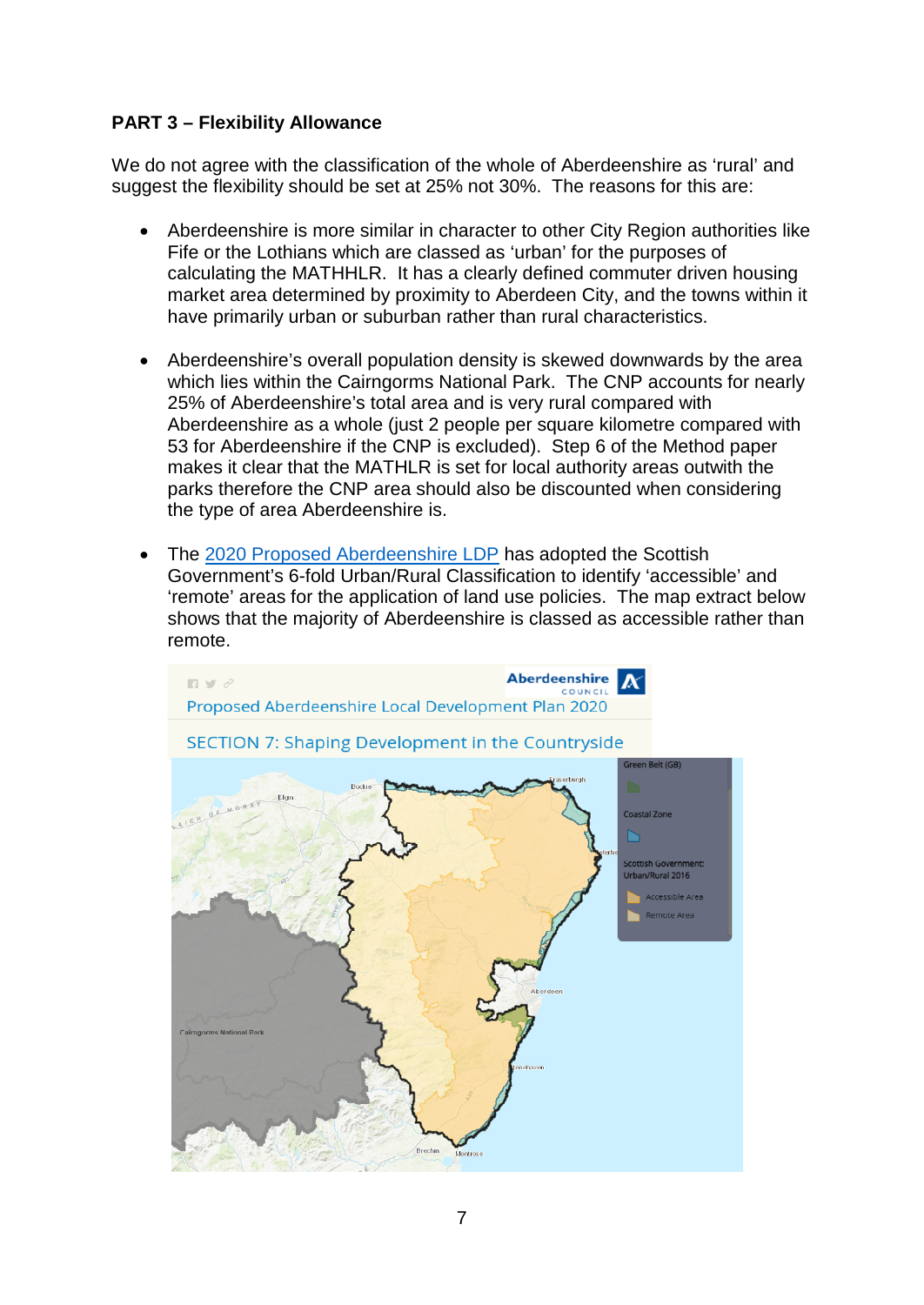Aberdeenshire has a population of more than a quarter of a million people  $(261, 210)$ , far more than any other rural authority of a similar size<sup>3</sup>. For example Scottish Borders has a very similar area but a population of just 115,510, Perth and Kinross is bigger but has a population of only 151,950. Aberdeenshire has 62 settlements with a population of more than 500 people, more than any other Scottish local authority, and includes six towns with over 10,000 people<sup>4</sup> .

In addition we do not agree that allocating additional housing land to rural areas will achieve the stated objective of encouraging rural repopulation. Allocating land does not deliver housing in the absence of market demand. In Aberdeenshire we have a very generous supply of land in our Rural HMA but almost one third of it (3,737 units on 70 sites) is currently affected by marketability constraints<sup>5</sup>. Allocating more land in this situation just adds to the constrained supply and doesn't improve delivery.

In more rural areas, demand for housing is often met locally by small scale developments of 4 units or less. When there is limited market demand, these small sites are more likely to be delivered because they don't carry the risk of investing in infrastructure that is required for larger allocated sites. In Aberdeenshire's Rural HMA, development of small sites has consistently delivered around 25% - 30% of all completions.

The recent introduction of The Town and Country (General Permitted Development and Use Classes) (Scotland) Amendment Order 2020 allows for the conversion of agricultural or forestry buildings to provide up to 5 dwellings under Permitted Development Rights. While it remains to be seen what the take up of this will be, it seems likely that it could encourage additional development on small rural sites, possibly to the detriment of bringing forward allocated sites.

We believe that the rural/urban distribution would be better dealt with by a detailed Housing Market Area analysis when the HNDA tool is run locally as this allows for a more nuanced assessment of how to maximise delivery in different geographical locations.

1

<sup>3</sup> [NRS Mid 2019 Population Estimates](https://www.nrscotland.gov.uk/statistics-and-data/statistics/statistics-by-theme/population/population-estimates/mid-year-population-estimates/mid-2019)

<sup>4</sup> [NRS Mid-2016 Population Estimates for Settlements and Localities](https://www.nrscotland.gov.uk/statistics-and-data/statistics/statistics-by-theme/population/population-estimates/settlements-and-localities/mid-2016-population-estimates-for-settlements-and-localities-in-scotland)

<sup>5</sup> [Aberdeen City and Aberdeenshire Housing Land Audit 2020](https://www.aberdeenshire.gov.uk/council-and-democracy/statistics/housing-market/#hla)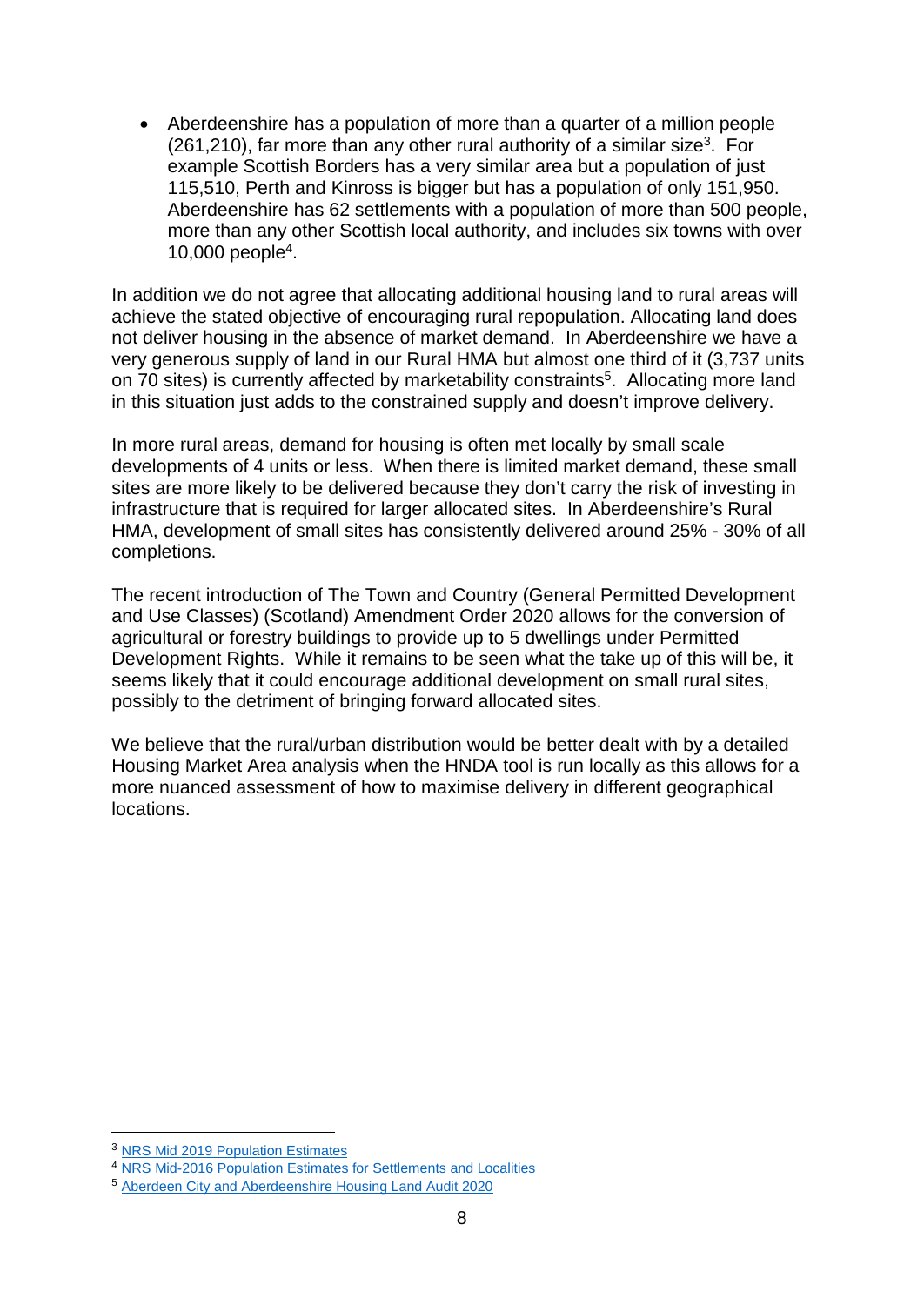# **PART 4 – Locally Adjusted Estimate of Minimum All Tenure Housing Land Requirement**

Initial Default Estimate =

| Aberdeen City                   | 4,750  |
|---------------------------------|--------|
| Aberdeenshire                   | 6,500  |
| Aberdeen City and Aberdeenshire | 11.250 |

Adjusted Estimate =

| Aberdeen City                   | 7,000  |
|---------------------------------|--------|
| Aberdeenshire                   | 7,250  |
| Aberdeen City and Aberdeenshire | 14,250 |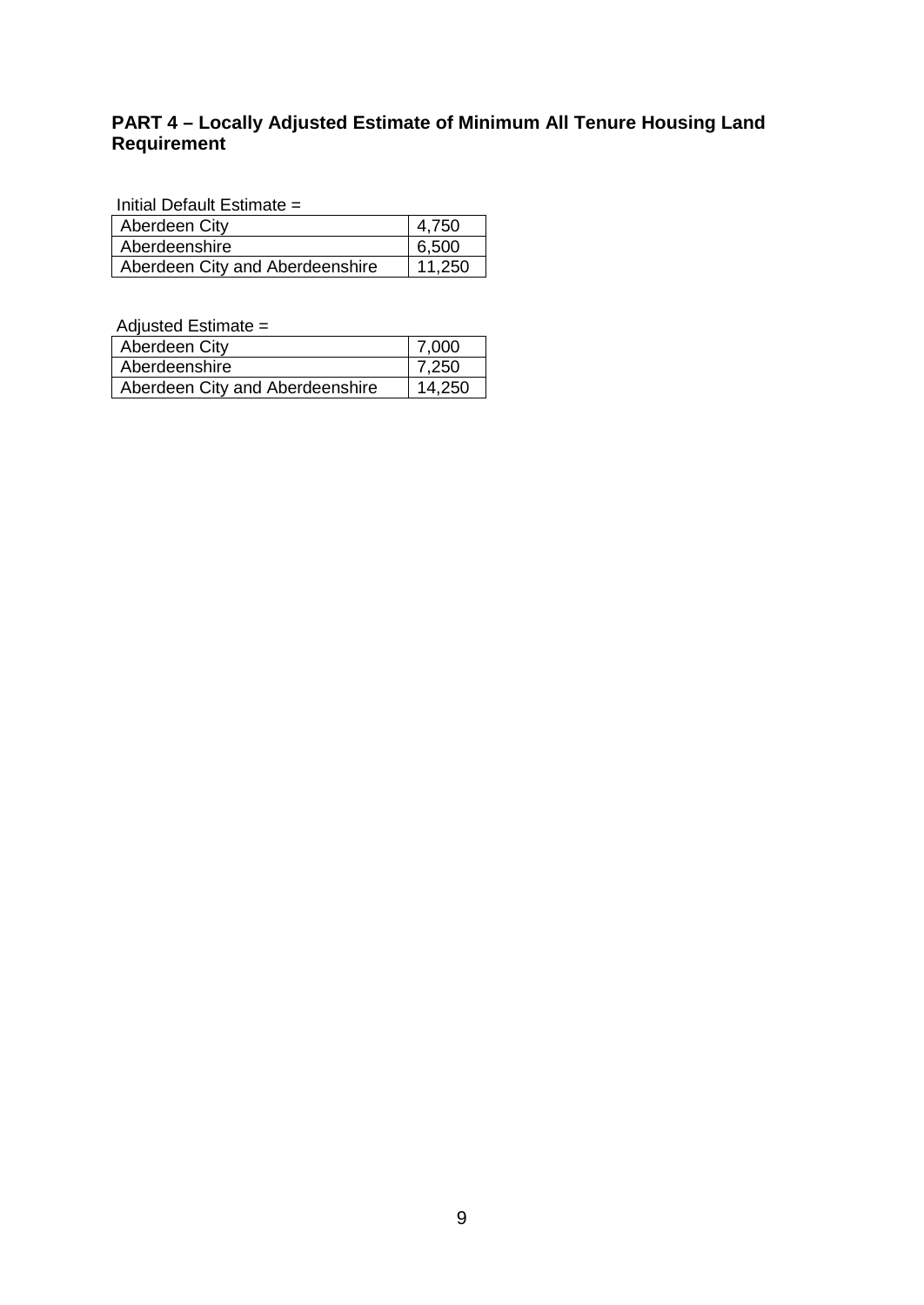## **PART 5 – Housing Market Partnership (HMP) and Stakeholder Involvement**

## **List of HMP members**

Housing Market Partnership: Heads of Planning and Housing for Aberdeen City Council Aberdeenshire Council.

Internal engagement group comprises officers from specialist teams from both authorities: Aberdeen City Council Local Development Plan team, Aberdeen City Council Housing Team, Aberdeenshire Council Planning Information and Delivery Team, Aberdeenshire Council Housing Team

## **Summary of HMP views**

The HMP views have been set out in the response above but to reiterate;

- The Aberdeen City and Shire Strategic Development Plan 2020 was approved in August 2020 and has set the aspirations for growth for the City Region until the period 2032. This has been the basis of the Local Development Plans of both authorities and cements the direction of economic growth and land supply. The HMP is of the view that while it accepts the validity of the NRS 2018 population projections as the most current baseline to inform the NPF4 it does not believe they reflect the aspirations for future delivery nor does the MATHLR reflect the City Region's history of consistent housing delivery.
- The HMP considers that the MATHLR has been presented in absence of policy and that is it merely a scenario generated by the HNDA tool. Housing land figures should be the policy interpretation of the HNDA scenario and not simply a HNDA scenario transposed into a long term strategic planning document. As set out above the policy interpretation of the HMP of the MATHLR is that it is too low, should be replaced by the high migration scenario which is not only more reflective of the City Region's future ambitions for growth but aligns with an established approved spatial strategy.

## **HMP agreement**

The HMP agrees that the High Migration Projection is the appropriate MHLR for the City Region.

## **List of Additional Stakeholders**

## External engagement group

The engagement group includes representatives from the private and public sectors delivering housing across the City Region. The group is made up of: Stewart Milne Homes, Barratt Homes, Places for People, Lippe Architects, Castlehill Housing Association, Grampian Housing, Hillcrest Homes, Colaren Home, Kirkwood Homes, Homes for Scotland, Case Consulting, Osprey Housing, Langstane Housing Association.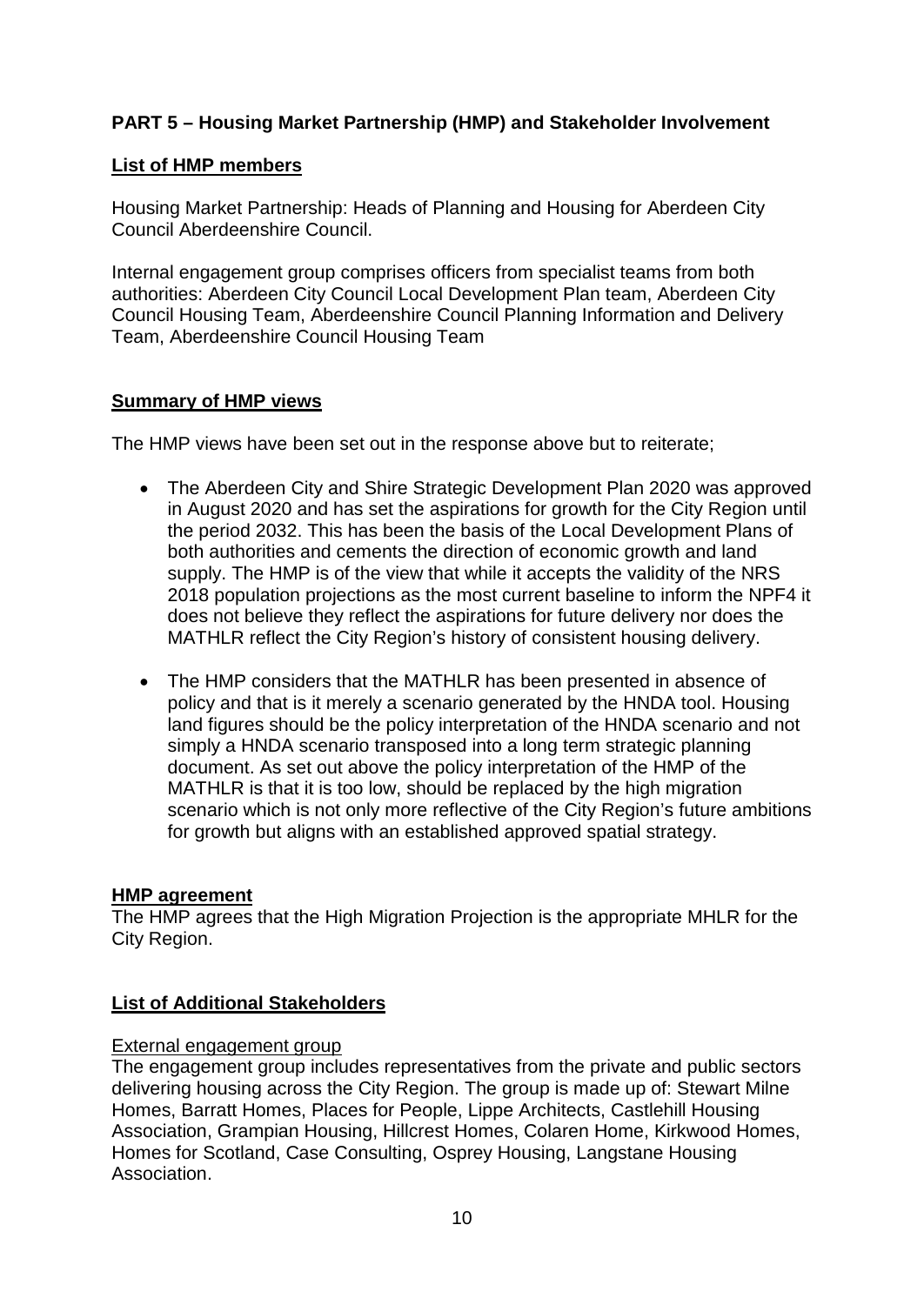## Wider Engagement

Aberdeen City Council officers undertook engagement events with Aberdeen City Council Elected Members and with all Community Councils.

Aberdeenshire Council officers briefed Elected Members and Community Councils (briefings and response attached in Appendix 1).

Aberdeen City and Aberdeenshire officers undertook a workshop with Strategic Development Planning Authority (SDPA) Elected Members.

Engagement events:

26 April 2021 – workshop with SDPA elected members (Minutes attached in Appendix 1)

3 May 2021 – engagement with Aberdeen City Community Councils

5 May 2021 – external engagement group meeting (Minutes and additional submissions from Homes for Scotland and Case Consulting attached in Appendix 1) 17 May 2021 Draft response reported to and approved by SDPA (report and minutes attached in Appendix 1)

## **Summary of Stakeholders Views**

Over the course of multiple engagement events with Elected Members, private and third sector group and community councils, similar themes were repeated. There was general consensus that the MATHLR for both Aberdeen City Council and Aberdeenshire Council did not reflect the aspirations of the City Region. There was concern as to how the projections used to inform the MATHLR differ so much from those used to inform the approved Strategic Development Plan 2020. While the MATHLR can be considered acceptable as a minimum figure there is alignment that the housing need and demand for the period of the National Planning Framework 4 lies somewhere between the principle projection for the MATHLR and the Housing Land Requirement of the SDP2020.

There is alignment that the MATHLR should be split evenly between Aberdeen City and Aberdeenshire as has been the case since the approval of the Aberdeen City and Shire Structure Plan 2009. It is an agreed and robust spatial strategy which has given investment security and consistent delivery of new homes. Stakeholders consider it to be more pertinent to consider such splits at a Housing Market Area level rather than a Local Authority level.

There is general consensus that the Rural Housing Market Area as currently defined should be the only part of Aberdeenshire to be classed as rural rather than the entire Local Authority area as proposed in the consultation document. The higher levels of flexibility in areas classed as rural, while well intended, are unnecessary as focus should be on selecting deliverable sites.

There is agreement that to ensure the continued delivery of affordable housing any housing land figures would give due consideration to the role private sector delivery plays and the level of need as indicated in local authority housing lists.